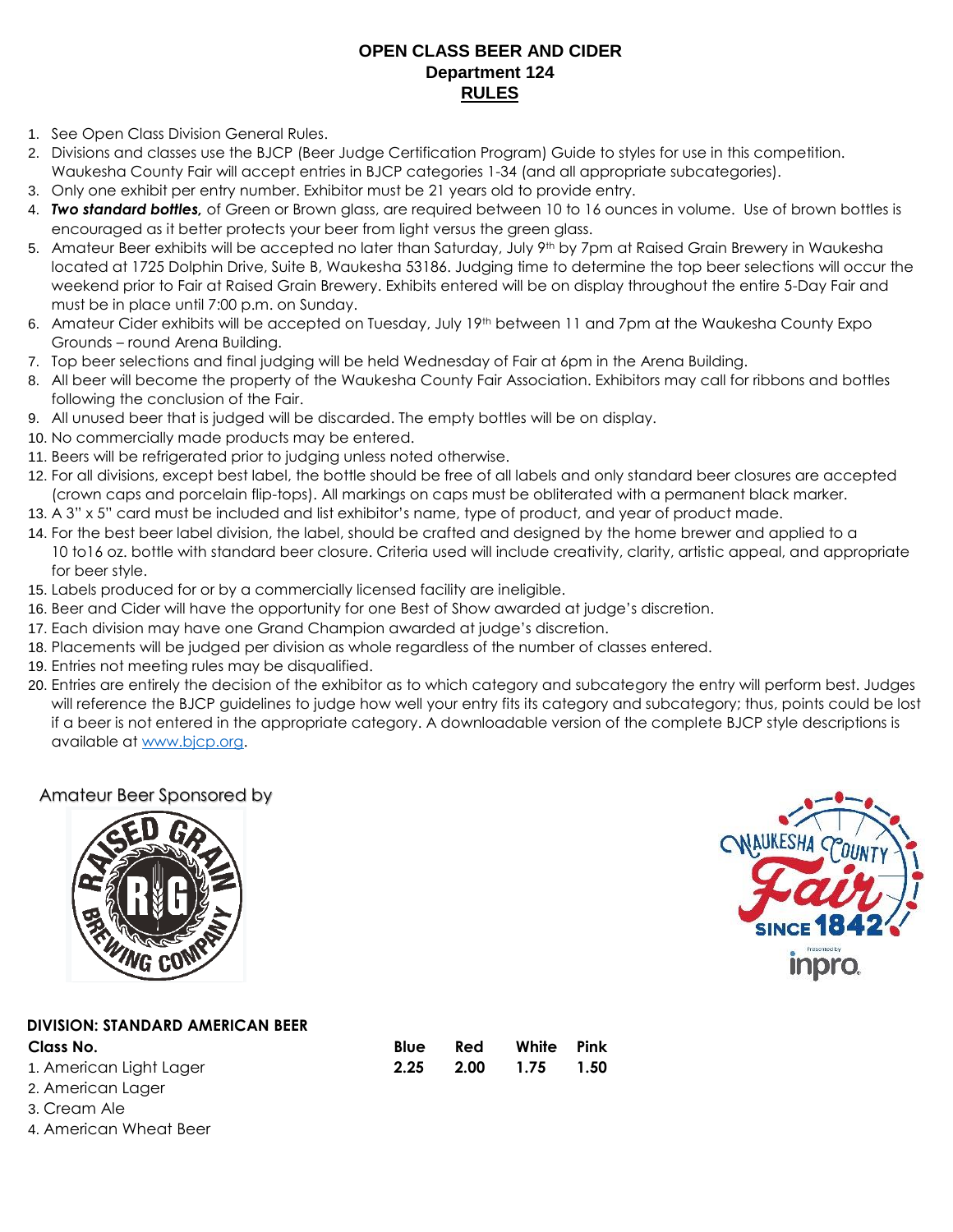| <b>DIVISION: INTERNATIONAL</b><br><b>LAGER</b>              |                     |              |                    |             |      |                           |              |
|-------------------------------------------------------------|---------------------|--------------|--------------------|-------------|------|---------------------------|--------------|
| Class No.                                                   |                     | Blue         |                    | Red         |      | White                     | Pink         |
| 1. International Pale Lager<br>2. International Amber Lager |                     | 2.25         |                    | 2.00        |      | 1.75                      | 1.50         |
| 3. International Dark Lager                                 |                     |              |                    |             |      |                           |              |
| <b>DIVISION: CZECH LAGER</b>                                |                     |              |                    |             |      |                           |              |
| Class No.<br>1. Czech Pale Ale                              |                     | Blue<br>2.25 |                    | Red<br>2.00 |      | White<br>1.75             | Pink<br>1.50 |
| 2. Czech Premium Pale Lager                                 |                     |              |                    |             |      |                           |              |
| 3. Czech Amber Lager<br>4. Czech Dark Lager                 |                     |              |                    |             |      |                           |              |
| <b>DIVISION: PALE MALTY EUROPEAN LAGER</b>                  |                     |              |                    |             |      |                           |              |
| Class No.                                                   | <b>Blue</b>         |              | Red                |             |      | <b>White Pink</b>         |              |
| 1. Munich Helles<br>2. Festbier                             | 2.25                |              | 2.00               |             | 1.75 | 1.50                      |              |
| 3. Helles Bock                                              |                     |              |                    |             |      |                           |              |
| <b>DIVISION: PALE BITTER EUROPEAN LAGER</b>                 |                     |              |                    |             |      |                           |              |
| Class No.<br>1. German Leichtbier                           | <b>Blue</b><br>2.25 |              | <b>Red</b><br>2.00 |             | 1.75 | <b>White Pink</b><br>1.50 |              |
| 2. Kolsch                                                   |                     |              |                    |             |      |                           |              |
| 3. German Helles Exportbier<br>4. German Pils               |                     |              |                    |             |      |                           |              |
| <b>DIVISION: AMBER MALTY EUROPEAN LAGER</b>                 |                     |              |                    |             |      |                           |              |
| Class No.<br>1. Marzen                                      | <b>Blue</b><br>2.25 |              | <b>Red</b><br>2.00 |             | 1.75 | <b>White Pink</b><br>1.50 |              |
| 2. Rauchbier                                                |                     |              |                    |             |      |                           |              |
| 3. Dungles Bock                                             |                     |              |                    |             |      |                           |              |
| <b>DIVISION: AMBER BITTER EUROPEAN BEER</b><br>Class No.    | Blue                |              | Red                |             |      | <b>White Pink</b>         |              |
| 1. Vienna Lager                                             | 2.25                |              | 2.00               |             | 1.75 | 1.50                      |              |
| 2. Altbier<br>3. Kellerbier                                 |                     |              |                    |             |      |                           |              |
| Kellerbier – Pale Kellerbier<br>a                           |                     |              |                    |             |      |                           |              |
| Kellerbier – Amber Kellerbier<br>b                          |                     |              |                    |             |      |                           |              |
| <b>DIVISION: DARK EUROPEAN LAGER</b><br>Class No.           | Blue                |              | Red                |             |      | <b>White Pink</b>         |              |
| 1. Munich Dunkel                                            | 2.25                |              | 2.00               |             | 1.75 | 1.50                      |              |
| 2. Schwarzbier                                              |                     |              |                    |             |      |                           |              |
| <b>DIVISION: STRONG EUROPEAN BEER</b>                       |                     |              |                    |             |      |                           |              |
| Class No.<br>1. Doppelbock                                  | Blue<br>2.25        |              | Red<br>2.00        |             | 1.75 | <b>White Pink</b><br>1.50 |              |
| 2. Eisbock<br>3. Baltic Porter                              |                     |              |                    |             |      |                           |              |
| <b>DIVISION: GERMAN WHEAT BEER</b>                          |                     |              |                    |             |      |                           |              |
| Class No.                                                   | Blue                |              | Red                |             |      | <b>White Pink</b>         |              |
| 1. Weissbier<br>2. Dunkles Weissbier                        | 2.25                |              | 2.00               |             | 1.75 | 1.50                      |              |
| 3. Weizenbock                                               |                     |              |                    |             |      |                           |              |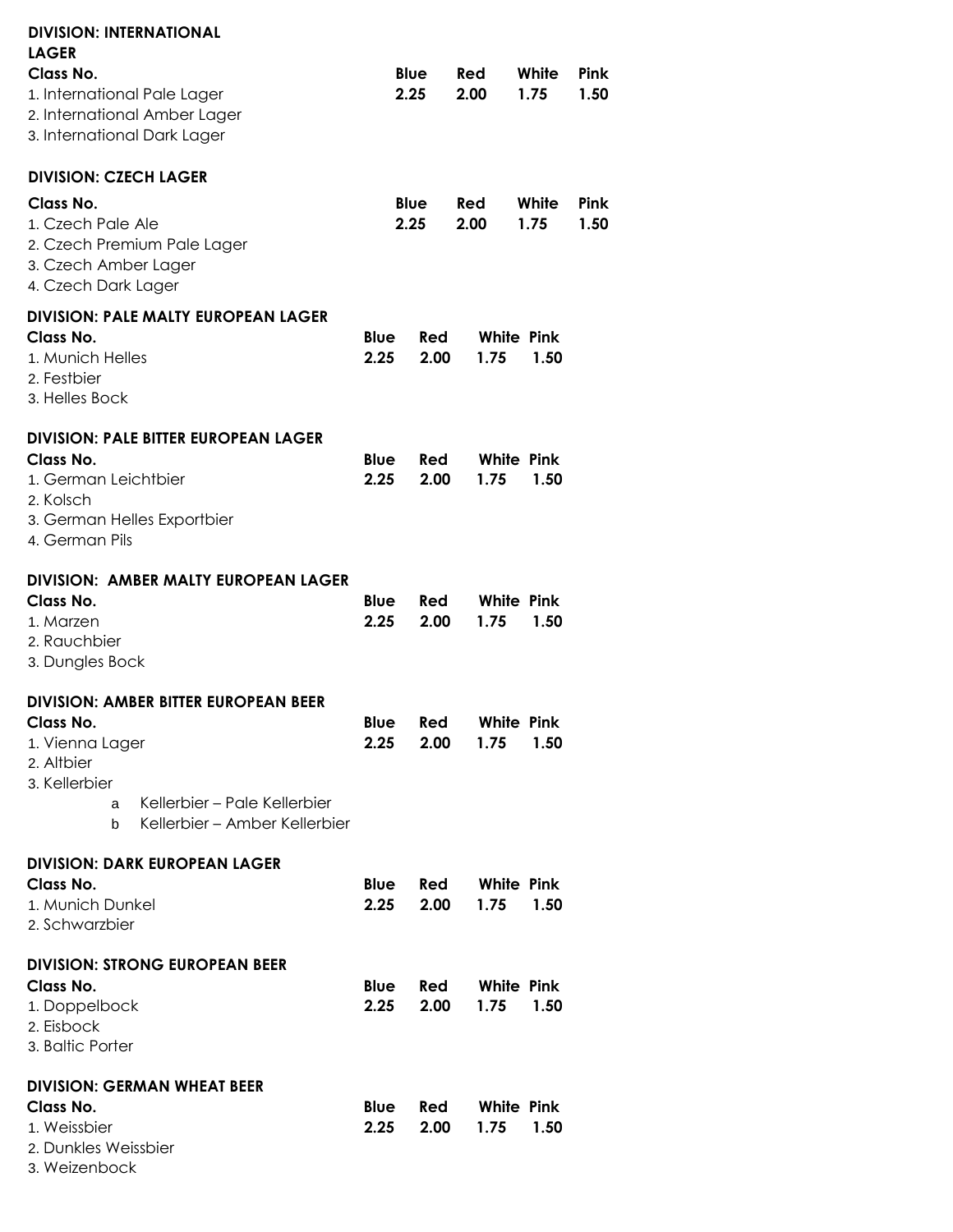| <b>DIVISION: BRITISH BITTER</b><br>Class No.<br>1. Ordinary Bitter<br>2. Best Bitter<br>3. Strong Bitter                              | Blue<br>2.25        | Red<br>2.00 | White Pink<br>1.75        | 1.50 |
|---------------------------------------------------------------------------------------------------------------------------------------|---------------------|-------------|---------------------------|------|
| <b>DIVISION: PALE COMMONWEALTH BEER</b><br>Class No.<br>1. British Golden Ale<br>2. Australian Sparkling Ale<br>3. English IPA        | <b>Blue</b><br>2.25 | Red<br>2.00 | White Pink<br>1.75        | 1.50 |
| <b>DIVISION: BROWN BRITISH BEER</b><br>Class No.<br>1. Dark Mild<br>2. British Brown Ale<br>3. English Porter                         | <b>Blue</b><br>2.25 | Red<br>2.00 | White Pink<br>1.75        | 1.50 |
| <b>DIVISION: SCOTTISH ALE</b><br>Class No.<br>1. Scottish Light<br>2. Scottish Heavy<br>3. Scottish Export                            | Blue<br>2.25        | Red<br>2.00 | White Pink<br>1.75        | 1.50 |
| <b>DIVISION: IRISH BEER</b><br>Class No.<br>1. Irish Red Ale<br>2. Irish Stout<br>3. Irish Extra Stout                                | <b>Blue</b><br>2.25 | Red<br>2.00 | White Pink<br>1.75        | 1.50 |
| <b>DIVISION: DARK BRITISH BEER</b><br>Class No.<br>1. Sweet Stout<br>2. Oatmeal Stout<br>3. Tropical Stout<br>4. Foreign Extra Stout  | Blue<br>2.25        | Red<br>2.00 | White Pink<br>1.75        | 1.50 |
| <b>DIVISION: STRONG BRITISH ALE</b><br>Class No.<br>1. British Strong Ale<br>2. Old Ale<br>3. Wee Heavy<br>4. English Barleywine      | Blue<br>2.25        | Red<br>2.00 | <b>White Pink</b><br>1.75 | 1.50 |
| <b>DIVISION: PALE AMERICAN ALE</b><br>Class No.<br>1. Blonde Ale<br>2. American Pale Ale                                              | <b>Blue</b><br>2.25 | Red<br>2.00 | White Pink<br>1.75        | 1.50 |
| <b>DIVISION: AMBER AND BROWN AMERICAN BEER</b><br>Class No.<br>1. American Amber Ale<br>2. California Common<br>3. American Brown Ale | Blue<br>2.25        | Red<br>2.00 | <b>White Pink</b><br>1.75 | 1.50 |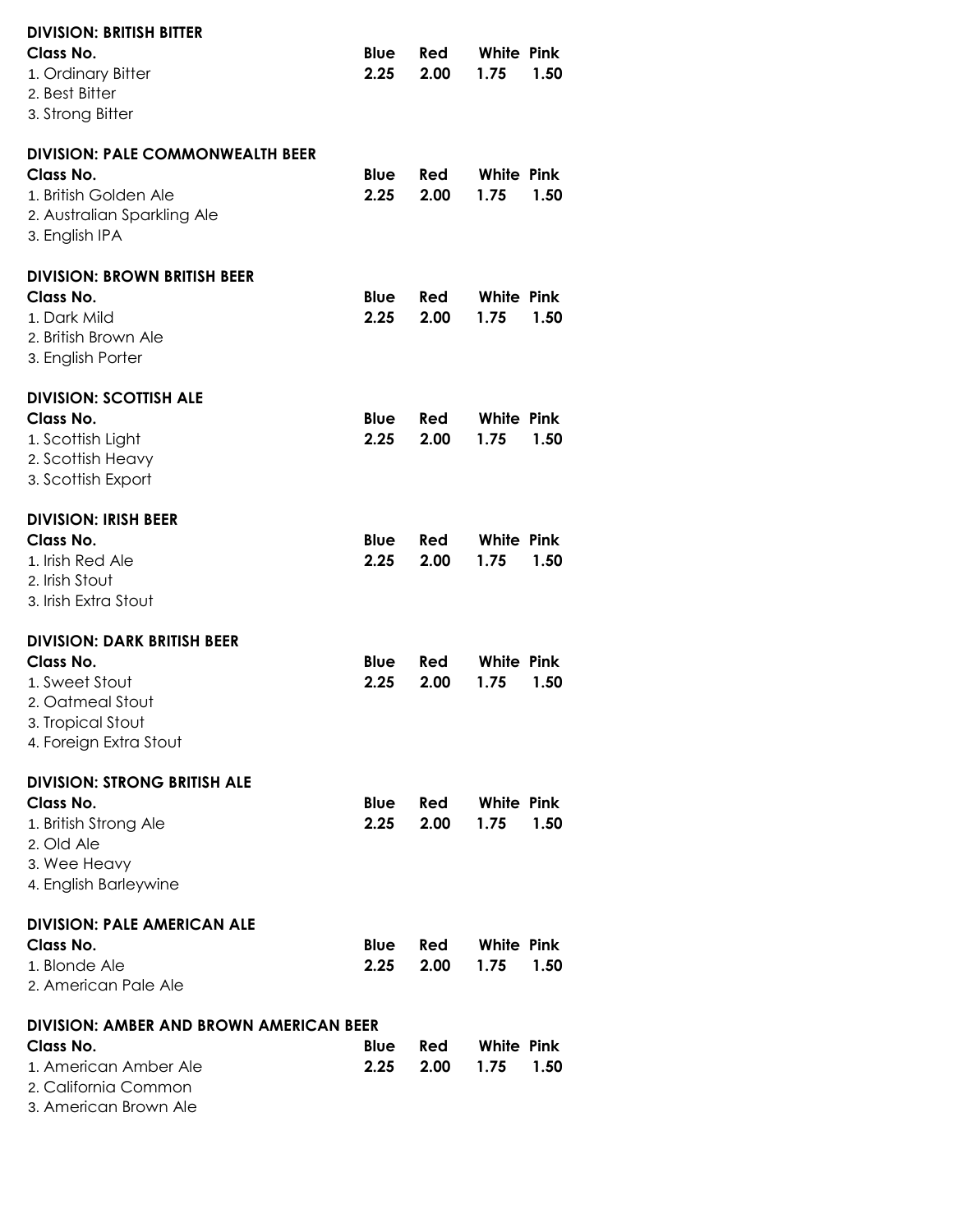| DIVISION: AMERICAN PORTER AND STOUT<br>Class No.<br>1. American Porter<br>2. American Stout<br>3. Imperial Stout                                                                                                                                                                   | <b>Blue</b><br>2.25 | Red<br>2.00        | <b>White Pink</b><br>1.75<br>1.50 |
|------------------------------------------------------------------------------------------------------------------------------------------------------------------------------------------------------------------------------------------------------------------------------------|---------------------|--------------------|-----------------------------------|
| <b>DIVISION: IPA</b><br>Class No.<br>1. American IPA<br>2. Specialty IPA<br>Specialty IPA - Belgian IPA<br>a<br>Specialty IPA - Black IPA<br>b<br>Specialty IPA - Brown IPA<br>с<br>Specialty IPA - Red IPA<br>d<br>Specialty IPA - Rye IPA<br>е<br>Specialty IPA - White IPA<br>f | <b>Blue</b><br>2.25 | Red<br>2.00        | <b>White Pink</b><br>1.75<br>1.50 |
| <b>DIVISION: STRONG AMERICAN PALE</b><br>Class No.<br>1. Double IPA<br>2. American Strong Ale<br>3. American Barleywine<br>4. Wheatwine                                                                                                                                            | <b>Blue</b><br>2.25 | <b>Red</b><br>2.00 | <b>White Pink</b><br>1.75<br>1.50 |
| <b>DIVISION: EUROPEAN SOUR ALE</b><br>Class No.<br>1. Berliner Weise<br>2. Flanders Red Ale<br>3. Oud Bruin<br>4. Lambic<br>5. Gueuze<br>6. Fruit Lambic                                                                                                                           | <b>Blue</b><br>2.25 | Red<br>2.00        | <b>White Pink</b><br>1.75<br>1.50 |
| <b>DIVISION: BELGIAN ALE</b><br>Class No.<br>1. Witbier<br>2. Belgian Pale Ale<br>3. Biere de Garde                                                                                                                                                                                | <b>Blue</b><br>2.25 | Red<br>2.00        | <b>White Pink</b><br>1.75<br>1.50 |
| <b>DIVISION: STRONG BELIGIAN ALE</b><br>Class No.<br>1. Belgian Blond Ale<br>2. Saison<br>3. Belgian Golden Strong Ale                                                                                                                                                             | Blue<br>2.25        | Red<br>2.00        | <b>White Pink</b><br>1.75<br>1.50 |
| <b>DIVISION: TRAPPIST ALE</b><br>Class No.<br>1. Trappist Single<br>2. Belgian Dubbel<br>3. Belgian Tripel<br>4. Belgian Dark Strong Ale                                                                                                                                           | <b>Blue</b><br>2.25 | Red<br>2.00        | <b>White Pink</b><br>1.75<br>1.50 |
| <b>DIVISION: HISTORICAL BEER</b><br>Class No.<br>1. Historical Beer - Gose<br>2. Historical Beer - Kentucky Common<br>3. Historical Beer - Lichtenhainer<br>4. Historical Beer - London Brown Ale                                                                                  | <b>Blue</b><br>2.25 | Red<br>2.00        | <b>White Pink</b><br>1.75<br>1.50 |